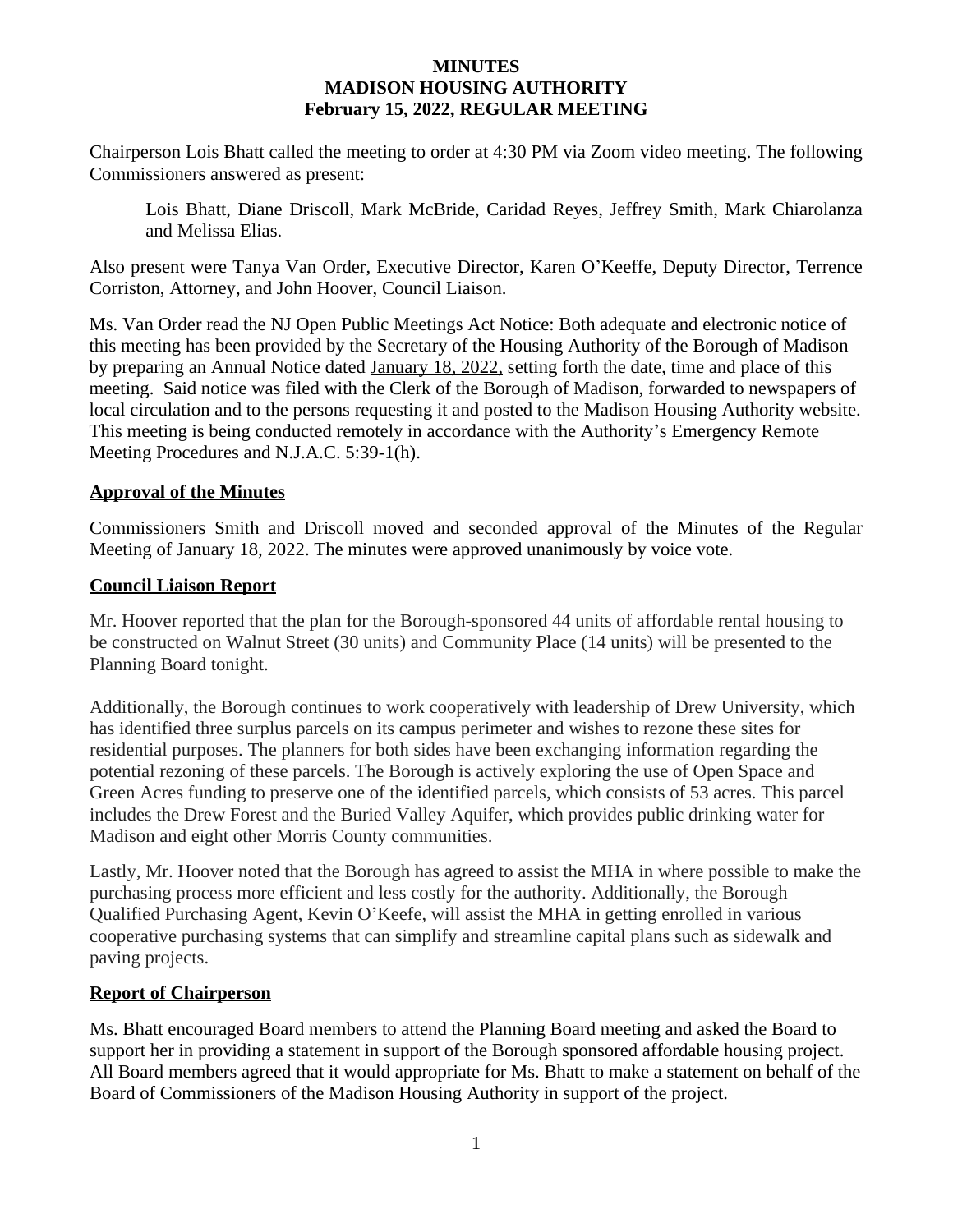## **Report of Executive Director**

Ms. Van Order reported that the state completed the OPEB audit, which was needed to finalize the authority's 2021 audit. The auditor provided an updated draft audit, which was circulated to the Finance Committee. The FYE 3/31/21 audit will be finalized in the next week and the Board will formally approve the audit at the regular March Board meeting.

The FYE 3/31/23 operating budget, adopted by the Board last month, was sent to the state and they have replied requesting minor changes for consistency with the updated draft audit. Our accountant, Bill Katchen, will make the requested changes, the state will then approve the budget and return it to MHA to formally adopt at next month's meeting.

Ms. Van Order continues working with the FEMA claim manager to provide documentation needed to complete our claim for the flood damages to the boiler room at the senior building on September 1, 2021. We anticipate recouping the \$5000 deductible from our insurance reimbursement.

Ms. Van Order noted that the Board will consider a resolution approving a contract to join the Morris County Cooperative Pricing Council, which was recommended by Borough officials during a conversation about partnering with the Borough in certain capital projects, like paving and sidewalk projects. The Borough uses this Cooperative Pricing Council for such work and has offered to provide Borough engineering expertise to create the specifications we need at no cost.

Ms. Van Order reported progress in our request to HUD Washington for a partial release from the RAD Use Agreement. HUD has provided an Amended Use Agreement template, which our attorney from DeCotiis Law completed for each of the four subject properties and returned to HUD this week. Once HUD reviews and approves this submission, they will schedule a signing.

Lastly, Ms. Van Order reminded commissioners that the New Jersey Chapter of NAHRO, the National Association of Housing and Redevelopment Organizations, and MARC NAHRO (the Mid Atlantic Regional Council of NAHRO) are holding a joint conference at the Hardrock Café casino in Atlantic City from May 1<sup>st</sup> through the 4<sup>th</sup>. Commissioners who wish to attend should contact Ms. Van Order.

## **Report of Deputy Director**

Ms. O'Keeffe reported that all but two of the family units are leased. One of those units has a signed lease set to commence on March 1, 2022, and the other unit is being updated with a new countertop and luxury vinyl floors. The senior building currently has three units in turn over. These units are being updated with luxury vinyl flooring and rocker switches. We are actively pulling names from the waiting list, conducting interviews, and gathering documents to have tenants ready to move in when the units are ready.

Chabad of SE Morris County is delivering free bowls of homemade soup, rolls, and dessert to our seniors through their newly established Thankful Thursday Program for the first time this month, will be contacted for about future deliveries.

Madison Elks provided Valentine's Day Cards to all the apartments at Rexford Tucker to spread some cheer – coordinated through resident Alexis Kimball and delivered by Jessica Kirchenbauer.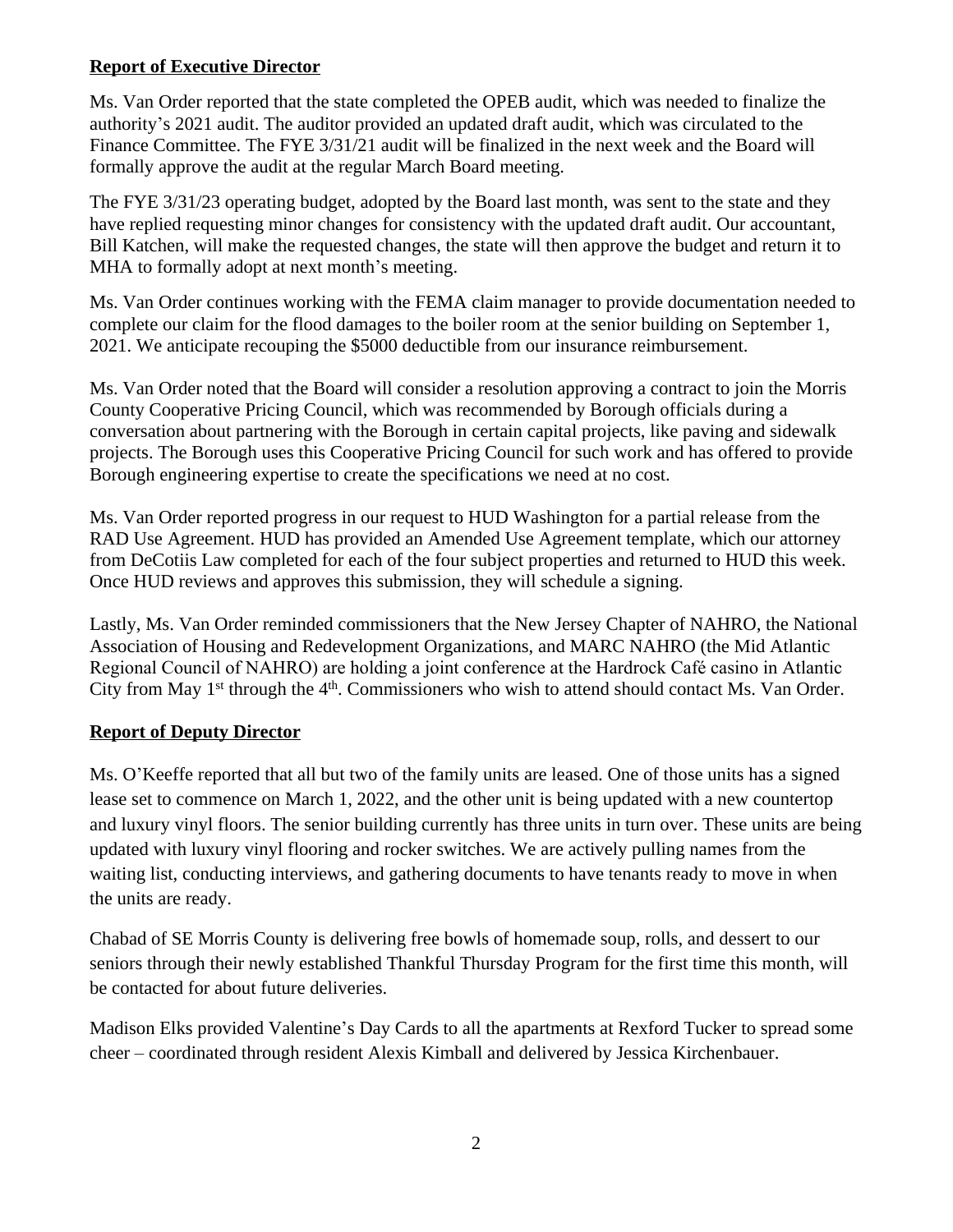Zufall Health Center continues to provide programming every Tuesday focused on physical exercise, fine motor functions, memory, meditation and wellness. At their most recent session, the seniors made Valentine's Day wreaths.

The Interfaith Food Pantry continues to deliver the very well received monthly food bag delivery program. All senior residents are qualified to receive this service if they choose to sign up.

The Madison AARP tax site is back up and running at the Madison Senior Center on Wednesdays. There is also another location available to our seniors at the Chatham Senior Center on Fridays.

Madison Fire Department Captain Nunn provided a fire safety and space heater safety session to our seniors on January 19th (see Madison Eagle News Article)

# **Committee Reports**

**Strategic Planning:** Mr. Chiarolanza highlighted the three priority areas identified in prior Board discussion: procurement of properties for future development, long-range financial planning and administrative operations in that support and enhance the Authority's mission.

Ms. Bhatt thanked the Strategic Planning Committee (Mark Chiarolanza, Melissa Elias & Diane Driscoll) for its work. She noted that the Board's responsibility is to set strategic goals for the organization and the implementation of these goals falls to the Executive Director with the staff and resources available. Mr. Smith stated that, as management works toward these goals, timing, prioritization and feasibility may fluctuate. Ms. Elias noted that Ms. Van Order participated as an ex officio member of the SP committee and is implementing many identified elements in the plan.

## **Public Comment**

None.

## **Old Business**

None.

## **New Business**

None.

## **Correspondence**

- NAHRO Certificate for Karen O'Keefe for Completion of Ethics for Professionals
- NAHRO Certificate for Jessica Kirchenbauer for Completion of HCV Occupancy, Eligibility, Income and Rent Control
- Certificate of Completion for Jessica Kirchenbauer for Completion of Cyber Awareness Challenge 2022
- Madison Eagle News Article "Madison Housing Authority, fire department strive to keep seniors safe against fires"
- Staff letter of appreciation from family of a former senior tenant